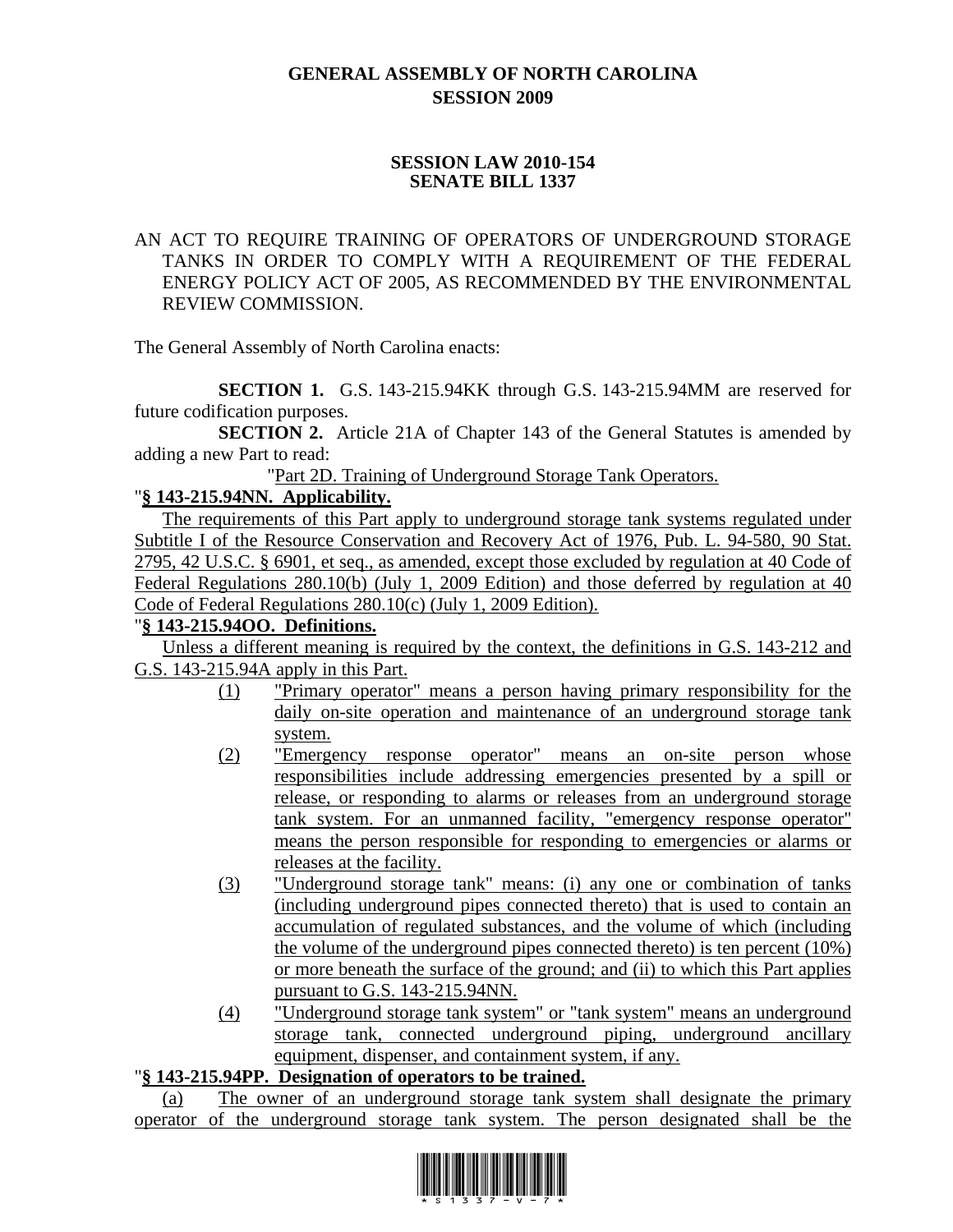underground storage tank operator, as defined in 40 Code of Federal Regulations Part 280 (July 1, 2009 Edition), or an employee or agent of the underground storage tank operator. There shall be a designated primary operator of the underground storage tank system at all times, until the underground storage tank system has been permanently closed. If the owner fails to designate a primary operator, the owner shall be deemed to be the primary operator of the underground storage tank system for purposes of this Part.

(b) The primary operator shall designate one or more emergency response operators who are employees or agents of the primary operator and shall be on call to respond to emergencies or alarms at the facility. If an emergency response operator is not present at the facility at all times during which a regulated substance is being withdrawn from, or is capable of being withdrawn from, the underground storage tank system, the facility shall have an automated notification system in place that will alert the emergency response operator of an emergency or activated alarm at the facility. If the primary operator fails to designate one or more emergency response operators, the primary operator shall be deemed to be the emergency response operator of the underground storage tank system.

(c) A person may act as both the primary operator and the emergency response operator of the underground storage tank system.

### "**§ 143-215.94QQ. Training requirements for primary operators.**

(a) The Department shall develop and implement a training program for primary operators. The training program shall provide instruction on the proper operation and maintenance of the underground storage tank system at the facility, principles of construction and safety, and all regulatory requirements associated with the underground storage tank system. The training may consist of a combination of on-site instruction and on-site testing, as well as online instruction and online testing. In order to satisfactorily complete the training, a primary operator shall, at a minimum, demonstrate all of the following:

- (1) Knowledge of the requirements for spill prevention, overfill prevention, release detection, corrosion protection, emergency response, and product compatibility.
- (2) Site-specific knowledge of the equipment used at the facility and the components of the underground storage tank system, and the methods of release detection and release prevention associated with the underground storage tank components.
- (3) Knowledge of the requirements for demonstrating financial responsibility.
- (4) Understanding of notification requirements associated with the underground storage tank system, including requirements for reporting releases and suspected releases.
- (5) Understanding of the requirements for the temporary and permanent closure of underground storage tank systems.
- (6) Knowledge of the emergency response operator training requirements, and the actions to be taken in response to emergencies and alarms.

(b) A primary operator shall be retrained if an inspection at the facility reveals that the underground storage tank system is not in substantial compliance with the requirements for: release detection, release prevention, financial responsibility, emergency response, suspected release reporting and investigation, the proximity of the underground storage tank system to water supply wells and surface water, and permitting. A primary operator who is required to be retrained shall complete the retraining within a reasonable time as determined by the Department. The retraining shall include training in the areas for which the underground storage tank system was not in compliance. The retraining may consist of a combination of on-site instruction and on-site testing, as well as in-class instruction and in-class testing, and, if available, the Department shall offer online instruction and online testing in lieu of in-class instruction and in-class testing. In-class instruction shall be provided by the Department at least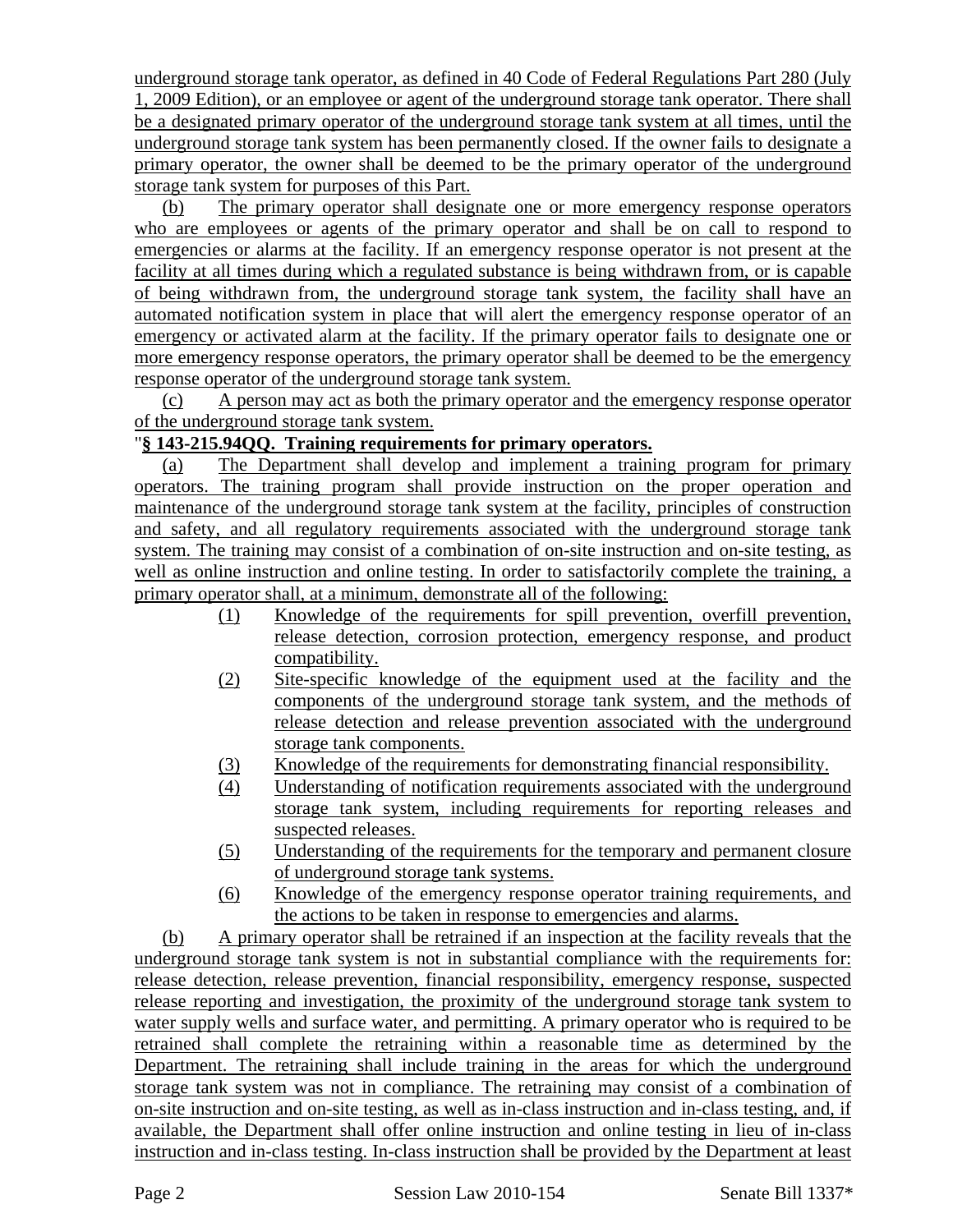once each quarter in each one of the regional offices of the Department. An operator required to be retrained pursuant to this subsection shall only be required to attend in-class instruction and in-class testing at the regional office closest to the facility for which the operator is designated.

(c) The primary operator shall maintain documentation to show that the operator has satisfactorily completed all training required by this section.

# "**§ 143-215.94RR. Training requirements for emergency response operators.**

(a) The Department shall develop a training program for emergency response operators. In order to satisfactorily complete the training, an emergency response operator shall, at a minimum, demonstrate all of the following:

- (1) General understanding of the underground storage tank system at the facility, and knowledge of the location and proper operation of the safety and emergency response equipment.
- (2) Understanding of the actions to be taken in response to an emergency, including situations posing an immediate danger or threat to the public or to the environment and requiring immediate action.
- (3) Understanding of leak detection alarms and preparations needed to respond to alarms before a release has occurred.
- (4) Recognition of unusual operating conditions, equipment failures, or environmental conditions that may indicate a release, and knowledge of the steps to take in response to a suspected release.
- (5) Knowledge of immediate steps to take in response to a confirmed release to stop further release and to contain spills before they reach the environment.

(b) The primary operator is responsible for implementing the training program developed by the Department for emergency response operators. The primary operator shall train each emergency response operator of the underground storage tank system at the facility. Prior to training an emergency response operator, the primary operator shall have satisfactorily completed all training required by this section. The primary operator shall maintain documentation of training provided to emergency response operators.

#### "**§ 143-215.94SS. Tank systems for emergency power generators.**

This section applies only to a facility that utilizes an underground storage tank system to store fuel solely for use by emergency power generators. A primary operator that has satisfactorily completed the training required by G.S. 143-215.94QQ at a facility shall be deemed trained as the primary operator at another facility that has identical spill prevention, overfill prevention, release detection, corrosion protection, emergency response, and product compatibility requirements as the facility for which the primary operator has satisfactorily completed training.

# "**§ 143-215.94TT. Enforcement.**

This Part may be enforced as provided in G.S. 143-215.94W, 143-215.94X, and 143-215.94Y.

# "**§ 143-215.94UU. Effect on other laws.**

The requirements of this Part are in addition to, and not in lieu of, any other requirements applicable to underground storage tank owners or operators, as defined in 40 Code of Federal Regulations Part 280 (July 1, 2009 Edition), under law."

**SECTION 3.** On or before August 1, 2012, the Department shall develop an online instruction and online testing module for the retraining requirement set forth in G.S. 143-215.94QQ(b), as enacted by Section 2 of this act. Once developed, the Department shall offer the online instruction and online testing module in lieu of in-class instruction and in-class testing to satisfy the requirement.

**SECTION 4.** Notwithstanding G.S. 143-215.94PP, as enacted by Section 2 of this act, each owner of an underground storage tank system shall designate a primary operator or emergency response operator no later than August 1, 2010, or the owner shall be deemed to be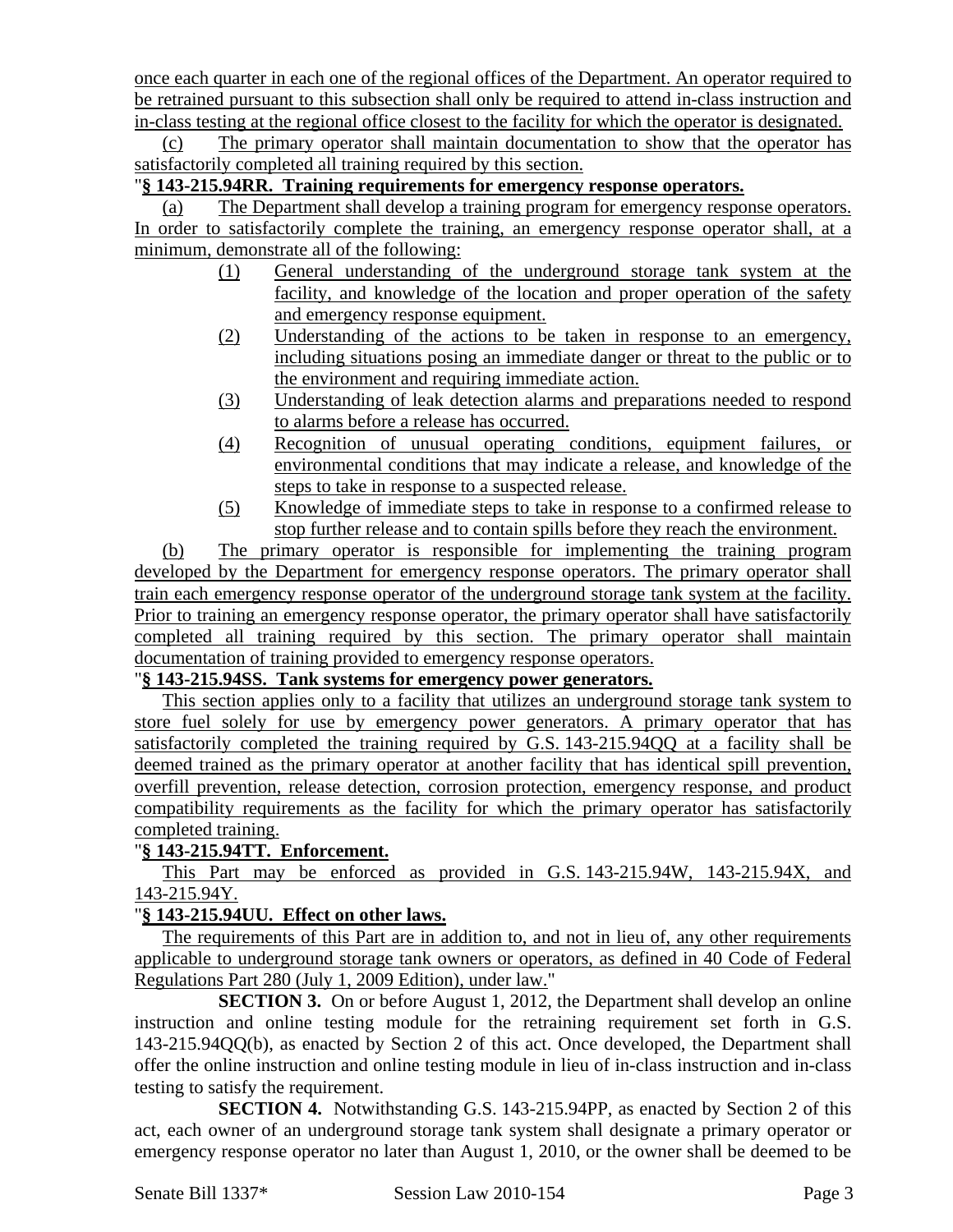the primary operator and emergency response operator of the underground storage tank system. Each designated primary operator and emergency response operator shall complete the training required by this section no later than August 8, 2012. For primary operators designated after August 8, 2012, the owner shall notify the Department of the designation, and the primary operator shall be trained within 30 days after assuming operation and maintenance responsibilities for the underground storage tank system. After August 8, 2012, no person may assume the responsibilities of emergency response operator without having first satisfactorily completed emergency response operator training, and the primary operator shall ensure that no person assumes the responsibilities of emergency response operator unless the person has satisfactorily completed emergency response operator training.

**SECTION 5.** G.S. 143-215.94E(c) reads as rewritten:

"(c) In the case of a discharge or release from a noncommercial underground storage tank or a commercial underground storage tank eligible for the Noncommercial Fund in accordance with G.S. 143-215.94D(b), where the owner or operator has been identified and has proceeded with the cleanup, the owner or operator may elect to have the Noncommercial Fund pay or reimburse the owner or operator for the any costs described in G.S. 143-215.94D(b1) up to a maximum of one million dollars (\$1,000,000) per discharge or release."

**SECTION 6.** G.S. 143-215.94E(c1) reads as rewritten:

"(c1) In the case of a discharge or release from a noncommercial underground storage tank where the owner and operator cannot be identified or located, or where the owner and operator fail to proceed as required by subsection (a) of this section, if the current landowner of the land in which the noncommercial underground storage tank is located notifies the Department in accordance with G.S. 143-215.85 and undertakes to collect and remove the discharge or release and to restore the area affected in accordance with the requirements of this Article and applicable federal and State laws, regulations, and rules, the current landowner may elect to have the Noncommercial Fund pay or reimburse the current landowner for ninety percent (90%) of any costs described in subdivisions (1) and (2) of G.S. 143-215.94D(b1) that exceed five thousand dollars (\$5,000). G.S. 143-215.94D(b1). Eligibility for reimbursement under this subsection may be transferred to a subsequent landowner from a current landowner who has paid the costs for which the landowner is responsible under this subsection.landowner. The sum of payments from the Noncommercial Fund and from all other sources shall not exceed one million dollars (\$1,000,000) per discharge or release. This subsection shall not be construed to require a current landowner to clean up a discharge or release of petroleum from an underground storage tank for which the current landowner is not otherwise responsible. This subsection does not alter any right, duty, obligation, or liability of a current landowner, former landowner, subsequent landowner, owner, or operator under other provisions of law. This subsection shall not be construed to limit the authority of the Department to engage in a cleanup under this Article or any other provision of law. The current landowner shall submit documentation of all expenditures as required by G.S. 143-215.94G(b)."

**SECTION 7.** This act is effective when it becomes law.

In the General Assembly read three times and ratified this the  $7<sup>th</sup>$  day of July, 2010.

 s/ Walter H. Dalton President of the Senate

 s/ Joe Hackney Speaker of the House of Representatives